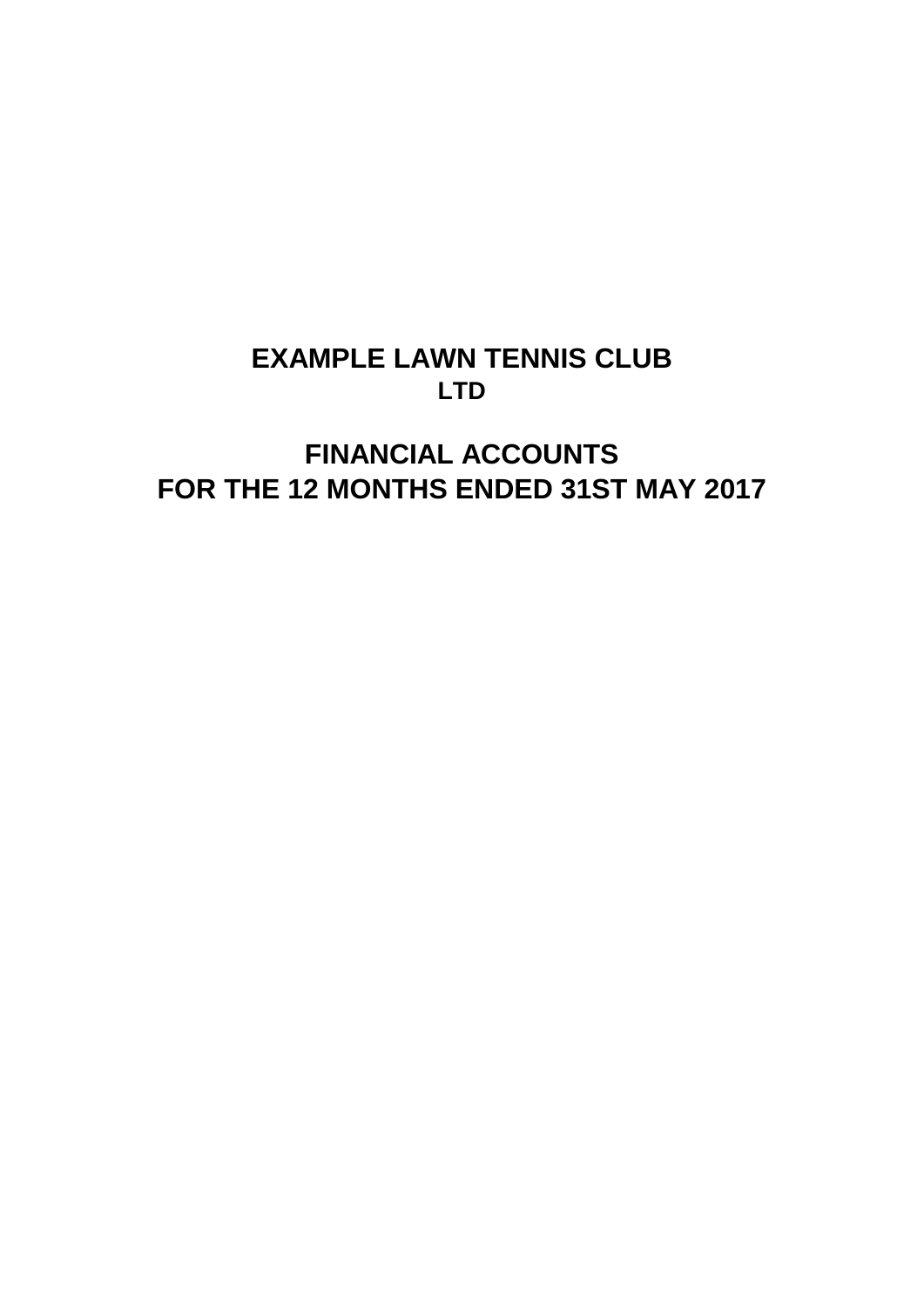#### **Income and Expenditure Account for the 12 months ended 31st May 2017**

|                                                                                                                                                                                                                                                                                                                                                  | <b>IL MORNO CHUCU OTOL MUY LOT</b>                                                                                                       | 2016/17<br>£                                                             |                                                                                                                                            | <b>Previous Y</b><br>2015/16<br>£                                     |
|--------------------------------------------------------------------------------------------------------------------------------------------------------------------------------------------------------------------------------------------------------------------------------------------------------------------------------------------------|------------------------------------------------------------------------------------------------------------------------------------------|--------------------------------------------------------------------------|--------------------------------------------------------------------------------------------------------------------------------------------|-----------------------------------------------------------------------|
| <b>Income</b><br>Subscriptions<br>Pay and Play and Lights<br><b>Competitions and Events</b><br>Tennis Programme<br><b>Match Fees</b><br><b>Coaching Court Hire</b><br><b>Bar Sales</b><br><b>Funding for New Courts</b>                                                                                                                          |                                                                                                                                          | 29608<br>3123<br>1201<br>1500<br>1400<br>2560<br>7119<br>71105<br>117616 |                                                                                                                                            | 26461<br>1983<br>1078<br>1792<br>1270<br>1904<br>6081<br>280<br>40849 |
| <b>Expenditure</b>                                                                                                                                                                                                                                                                                                                               |                                                                                                                                          |                                                                          |                                                                                                                                            |                                                                       |
| <b>Rent and Rates</b><br>Light and Heat<br><b>Tennis Balls</b><br><b>Bar and Social</b><br>Stationery<br>Postage<br><b>T Shirts</b><br>Maintenance<br>New Courts<br>Coach/Coach Equipment<br>Legal/Professional Fees<br>Insurance<br><b>Team Costs</b><br>Wimbledon<br>LTA Levy<br>Jack Petchy Misc Expenditure<br>Website<br>Sundry<br>Cleaning | 5119<br>1273<br>1316<br>4695<br>74<br>597<br>0<br>7099<br>94022<br>2475<br>175<br>1542<br>450<br>1733<br>600<br>390<br>1020<br>1293<br>0 | 123873                                                                   | 4249<br>1320<br>1028<br>3591<br>171<br>130<br>15<br>2869<br>6490<br>1497<br>188<br>1244<br>440<br>1352<br>400<br>1478<br>1020<br>740<br>20 | 28242                                                                 |
| Excess of Income over Expenditure                                                                                                                                                                                                                                                                                                                |                                                                                                                                          | $-6257$                                                                  |                                                                                                                                            | 12607                                                                 |
| For comparison, excess of Income over Expenditure<br>excluding New Courts spend would have been                                                                                                                                                                                                                                                  |                                                                                                                                          | 84642                                                                    |                                                                                                                                            |                                                                       |

#### **Notes**

**Sundries** TV 113, Newsletter 200, Trophies 266, Bonus Ball 225, NK Dinner 300, American 161, Cou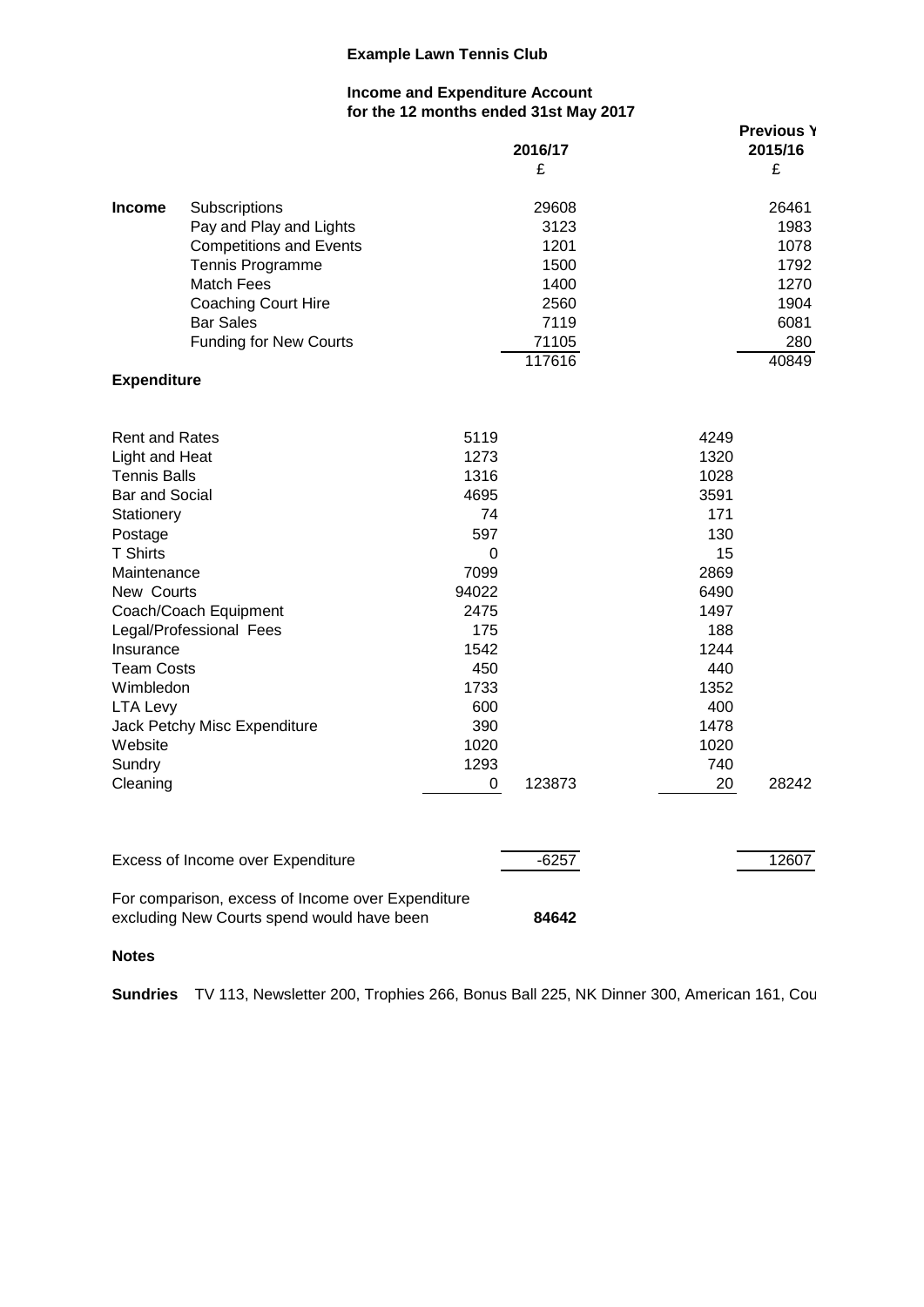## **Capital Expenditure for the 24 months ended 31st May 2017**

|                                                     |                                                                            |                                            | 2016/17<br>£       |
|-----------------------------------------------------|----------------------------------------------------------------------------|--------------------------------------------|--------------------|
| <b>Income</b>                                       | Subscriptions<br><b>Funding New Courts</b><br>Other                        |                                            | O<br>71105<br>7110 |
| <b>Expenditure</b>                                  |                                                                            |                                            |                    |
| New Lease<br><b>Tree Maintenance</b><br><b>Misc</b> | Floodlighting columns<br>Groundworks Trevor May<br>Legal/Professional Fees | 250<br>6260<br>15720<br>65079<br>6713<br>0 | 94022              |
|                                                     | Cost of New Courts 2013/14                                                 |                                            | 22917              |
|                                                     | Cost of work done in 2012/13                                               |                                            | 6490               |
|                                                     | Net Cost of New Courts to date                                             |                                            | 29407              |
| Note                                                | Further work and expenditure<br>due in 2014/15                             |                                            | 17978              |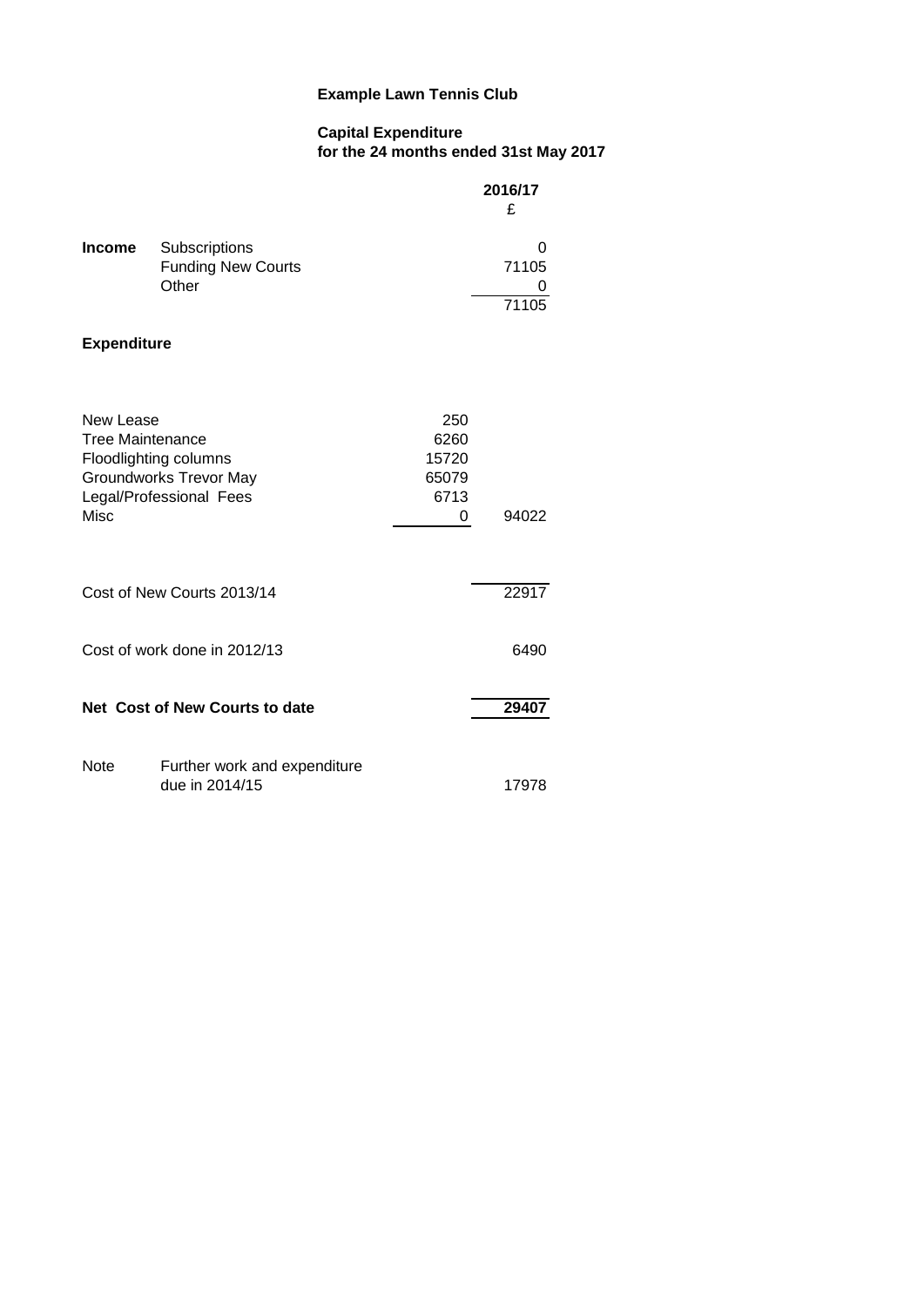#### **Summary of Financial Position as at 31st May 2017**

|                                            |                                                                      |                  | 2016/17<br>£            | 2015/16<br>£            |
|--------------------------------------------|----------------------------------------------------------------------|------------------|-------------------------|-------------------------|
| Opening Bank Balance 1/6/13                | <b>Communtiy Account</b><br><b>Sinking Fund Account</b><br>Sub Total |                  | 39418<br>10821<br>50239 | 28303<br>8416<br>36719  |
| Cheque uncleared from 2012/13              |                                                                      |                  | -1347                   | $-318$                  |
| Receipts uncleared from 2012/13            |                                                                      |                  | 1525                    | 0                       |
| Loss on Income/Expenditure Account 2013/14 |                                                                      |                  | $-6257$                 | 12607                   |
| Interest Free Loan repayment               | 0                                                                    | 1000             | $-1000$                 | $-1000$                 |
| Prepayments                                | 12/13<br>1185                                                        | 13/14<br>$-1426$ | $-241$                  | $-237$                  |
| <b>Prepaid Subscriptions</b>               | $-23075$                                                             | 26223            | 3148                    | 2646                    |
| Payments to clear in 2014/15               |                                                                      | 1669             | 1669                    | 1347                    |
| Receipts to clear in 2014/15               |                                                                      |                  | 0                       | $-1525$                 |
| Closing Bank Balance 31/5/14               | <b>Community Account</b><br>Sinking Fund Account                     |                  | 34508<br>13228<br>47736 | 39418<br>10821<br>50239 |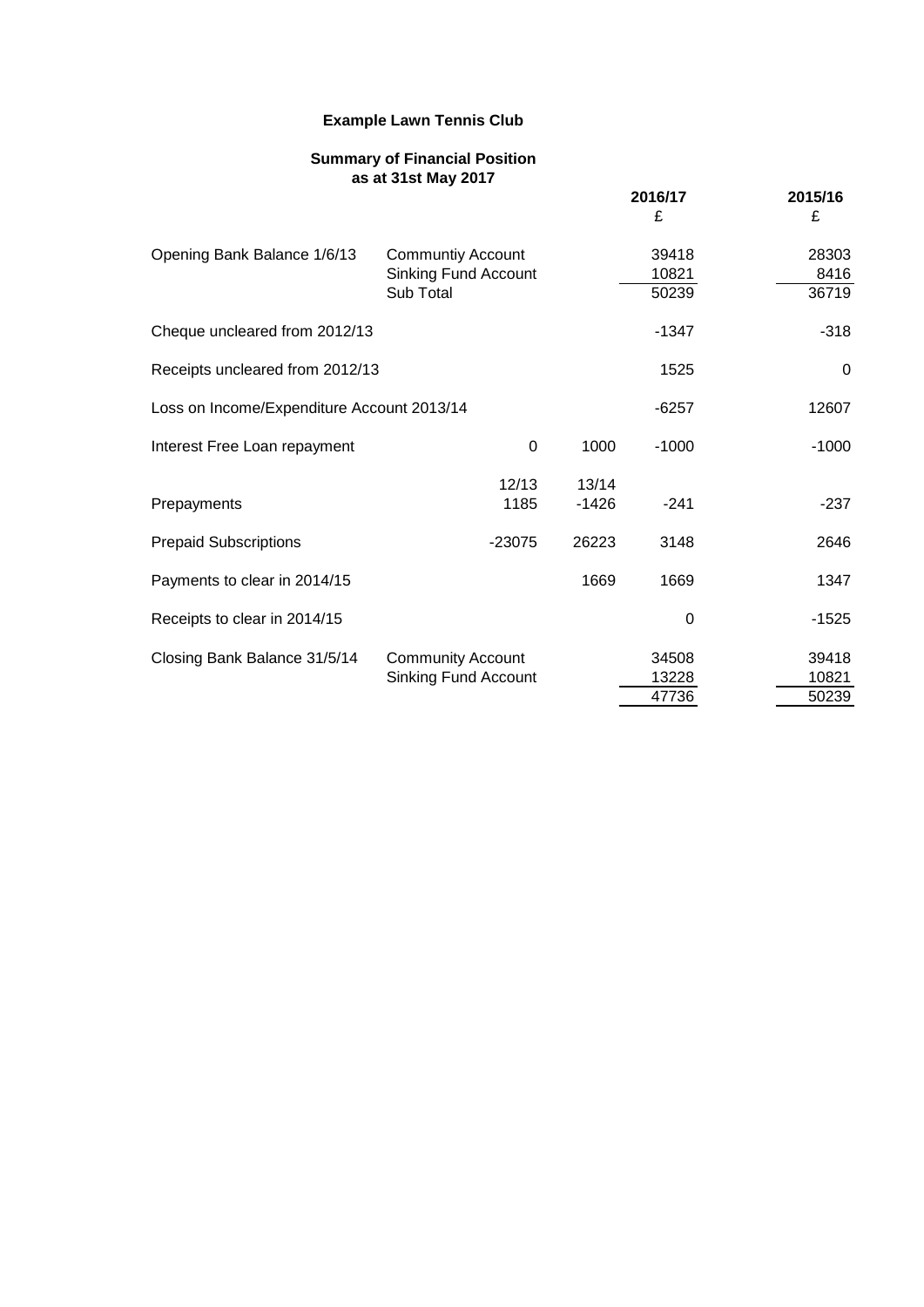|                                    | Balance Sheet as at 31st May 2017                       |         |   |   |                  |
|------------------------------------|---------------------------------------------------------|---------|---|---|------------------|
|                                    |                                                         |         |   |   | 2016/17          |
| <b>Assets</b>                      |                                                         |         |   |   | £                |
| <b>Bank</b>                        | <b>Community Account</b><br><b>Sinking Fund Account</b> |         |   |   | 34508<br>13228   |
|                                    | Sub Total                                               |         |   |   | 47736            |
| Prepayments<br>Accruals            | $-26223$                                                | $-1669$ | 0 | 0 | 1426<br>$-27892$ |
| <b>Total Assets</b>                |                                                         |         |   |   | 21270            |
| <b>Liabilities</b>                 |                                                         |         |   |   |                  |
| Loan                               |                                                         |         |   |   | 1500             |
| <b>Total Liabilities</b>           |                                                         |         |   |   | 1500             |
| <b>Net Assets</b>                  |                                                         |         |   |   | 19770            |
| <b>Capital</b>                     |                                                         |         |   |   |                  |
| <b>Opening Balance</b>             |                                                         |         |   |   | 26027            |
| Loss from Income & Expenditure A/c |                                                         |         | 0 |   | $-6257$          |
|                                    |                                                         |         |   |   | 19770            |